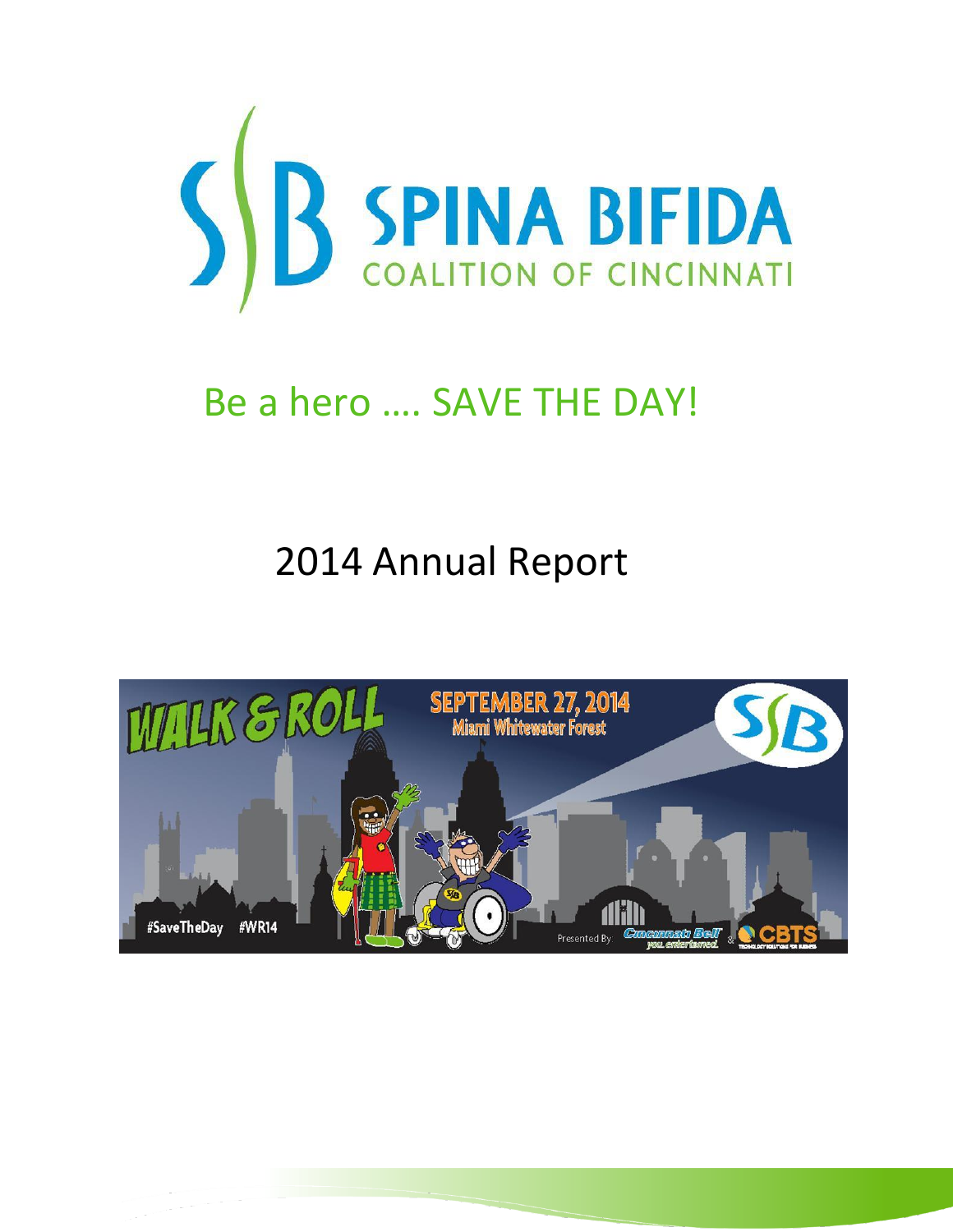### **SBCC MISSION**

The Coalition's mission is to promote and enhance the lives of all affected by Spina Bifida.

## **SBCC VISION**

Empowering People. People with Spina Bifida can achieve their maximum potential with support, information, and accommodations through: education, parental support, social networking, advocacy and public awareness.

## **SBCC Service Area**

The Spina Bifida Coalition of Cincinnati services southern Ohio, southeastern Indiana and northern Kentucky, including Adams, Boone, Brown, Butler, Campbell, Clermont, Clinton, Dearborn, Franklin, Hamilton, Highland, Jefferson, Kenton, Ohio, Ripley, Switzerland and Warren counties.

#### **Who We Are**

The Spina Bifida Coalition of Cincinnati is a 501(c)3 organization working since 1973 to enrich the lives of those affected by Spina Bifida. We are parents, professionals and adults with Spina Bifida collaborating to offer programs and resources to families in the tri-state.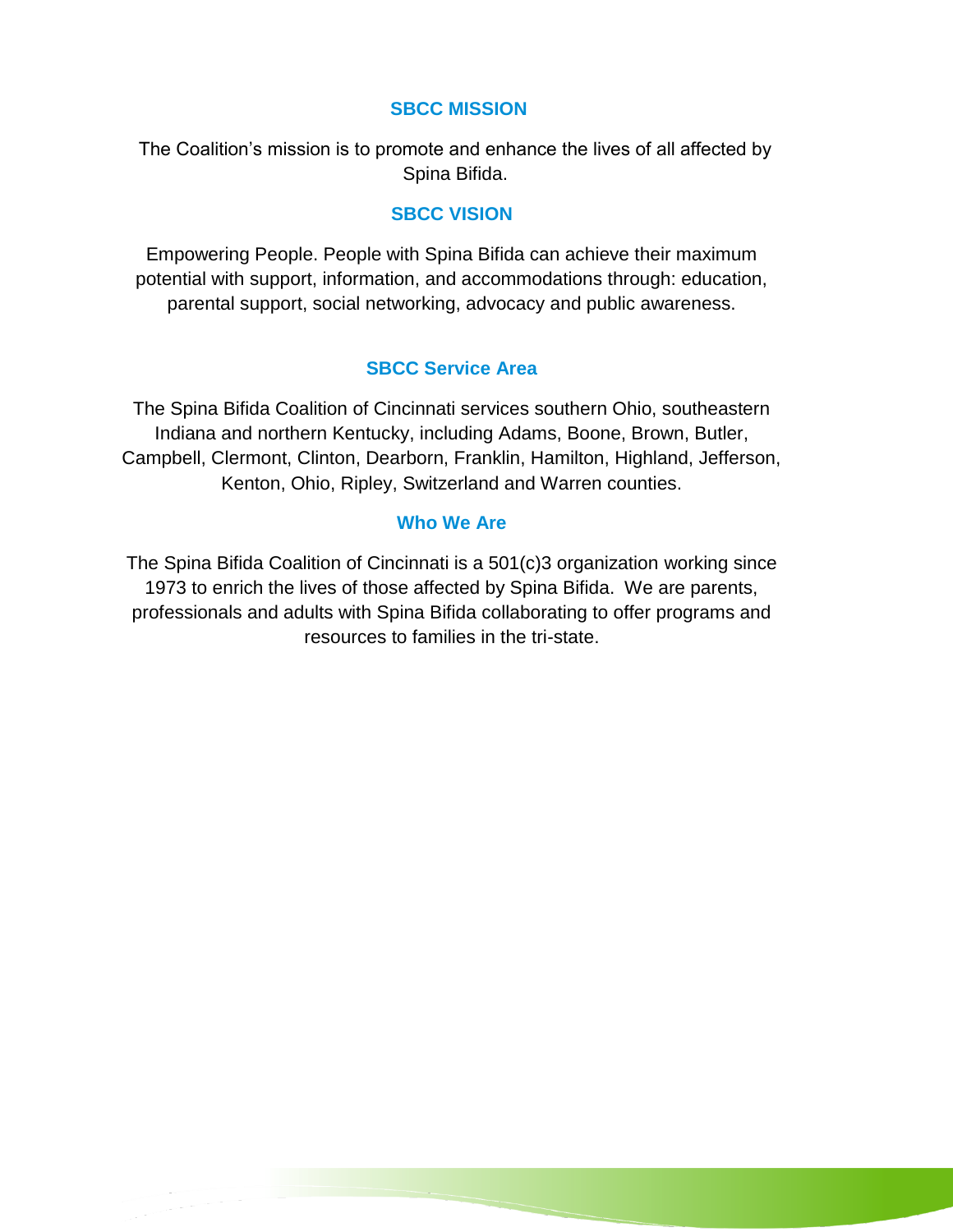## **Board of Directors**



**734-845-0364 benjamin.byington@cchmc.org**

**Cincinnati Children's Hospital Senior Research Compliance Specialist**



513-6083499 dburns@sbccincy.org

Program Director Executive Director for 9 years



**Term 2007-2013**



Boad Treasurer



Proctor and Gamble Marketing and Finance Term 2013-2016

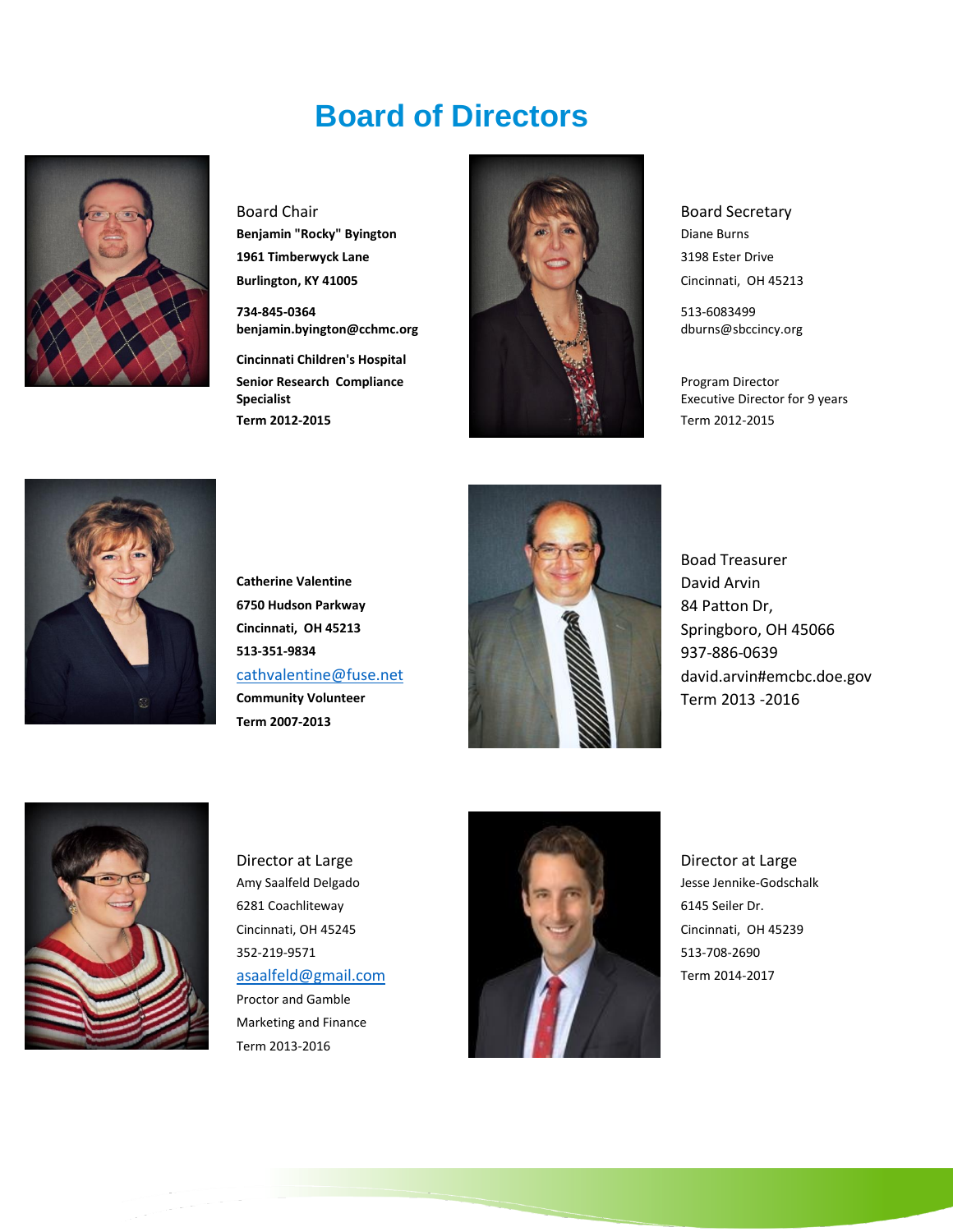



Director at Large Jessica Kahny 20990 Alpine Dr Lawrenceburg, IN 47025 812-577-0753 [jakahny@gmail.com](mailto:jakahny@gmail.com) Photo Unavailable Term 2014 -2017



Beth Yantek Deneen Day Wolber 644 Linn Street, Suite 635 644 Linn Street, Suite 635 Cincinnati, OH 45203 Cincinnati, OH 45203 513-923-1378 513-923-1378

#### Executive Director **Fundraising Manager** Fundraising Manager

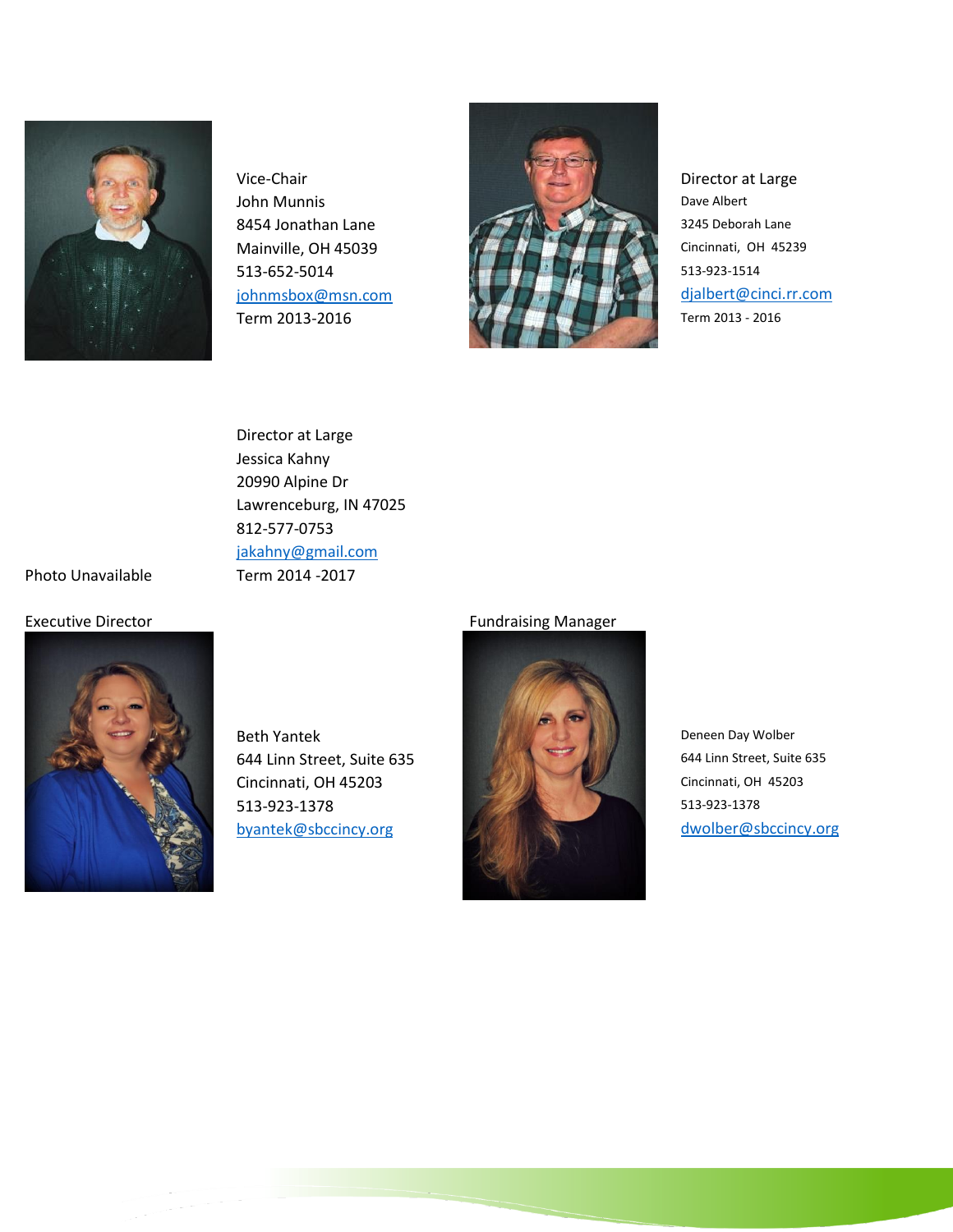## **Programs and Services**

#### **Family Support**

Born from a need to connect with other parents we recognize the value of sitting and sharing information. The support meetings fill that need. Families gather at host sites around the city to share information and experiences in an informal setting. Children and their siblings are entertained while parents are free to have some conversations together. The bonds between parents and children that are formed during this opportunity will continue to support and encourage participants for a life time. Some of these events take on more social experience. Anything we can do to encourage building community within our coalition is a benefit to the whole community. In 2014, seven events were offered for families to gather and share their experiences. These events provide dinner to let parents take a night off too. (277 participants for \$1422.)

#### **Support During Hospital Stays**

We try to keep track of our children's' hospitalizations while respecting their privacy, but everyone likes to be remembered. SBCCincy sends Mylar balloons to the room of children in-patient at CCHMC to brighten their day and wish them a speedy recovery. We also provided over 200 meals to their parents. Our mom's also provided special treats for hospital stay. (288 participants \$1440.00)

#### **Scholarships**

Scholarships are offered to encourage participation in Camp or community recreation programs, school education support, national conference attendance, post-secondary education, and adapted driving classes or car modifications. In 2014 SBCC awarded fifty scholarships, including four Post-Secondary Education awards of \$500 each. The goal of these funds is to encourage participation in all types of community life. Fifty camp and recreation scholarships were awarded and provided opportunities for participation in swimming, riding, soccer, cheerleading, sled hockey and other therapeutic and adapted sports. Eight scholarships provided direct aid to families facing financial challenges. Four families took advantage of funds to help pay for participation in the National Conference offered by the Spina Bifida Association of America. (61 Scholarships \$12,608.00)

#### **Touchpoints**

Gif packages are shared with families at progressive milestones in a growing child's life: Prenatal Diagnosis, Birth, School-age, Pre-teens and Older Adolescence. The packets are filled with age appropriate information, books and small gifts. Within the first few weeks of a newborn's life these packets are the welcoming gift from our community. (5 packages sent \$281.00)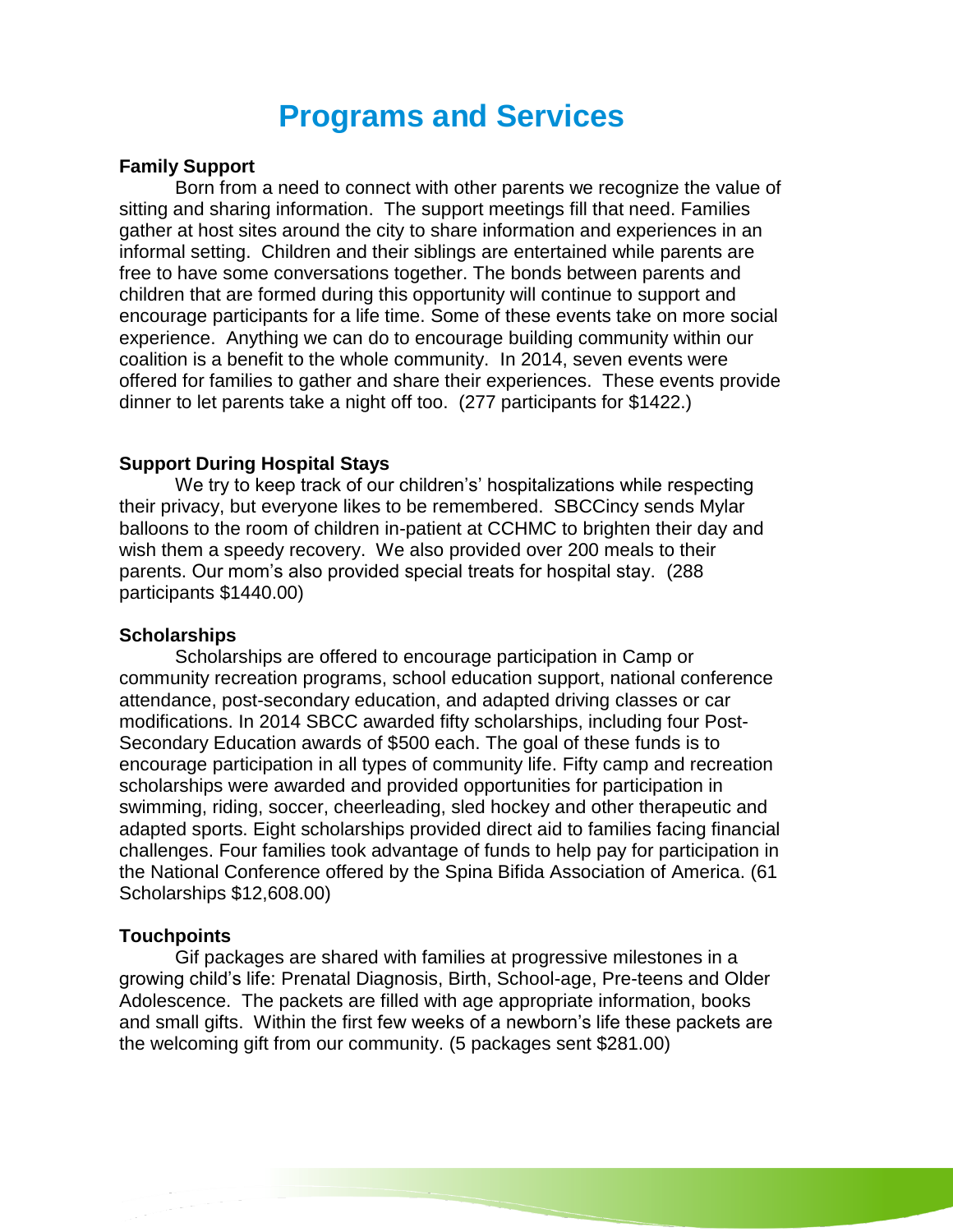#### **Weekend in the Woods**

The SBCC Overnight camp at Camp Joy is an opportunity for teens with Spina Bifida to experience an empowering weekend camp in fully-accessible environment with assistance as needed. With plenty of time to fish and just hang out around the fire, but there were also a few opportunities to some techniques for building better relationships. Campers are challenged in a variety of ways to develop independence. (13 participants \$3500.00)

#### **Social Opportunities**

For several years our Signature Sponsors, Cincinnati Bell and CBTS, have donated tickets so that our adult population can take in the experience at Great American Ball Park. This year they were able to provide 18 tickets allowing us to have adults and their guests join in the fun. SBCC also hosted a family event at the park. One a glorious summer afternoon our community gathered and shared a game together. Families also took in a game with the Florence Freedom.

The Holiday Party again proved to be the highlight of everyone's Christmas. The gifts secured by the Dental Center of Florence fulfilled many of the wishes of our children. Santa made his rounds to distribute them. Catheter Partners joined in the fun bringing with them the Petite Princesses. The excitement was hard to contain. Donated food from Skyline Chili and Firehouse Subs added to the celebration. (150 participants \$1666.00)

Other holidays were celebrated this year as well. We added Breakfast with the Easter Bunny and a Grateful Thanksgiving celebration for our families to join together for some fun.

#### **Walk & Roll**

The year wouldn't be complete if we didn't mention the Walk & Roll. Held now for 14 years at Miami Whitewater Forest Park, the families of the coalition use the time leading up to the big day as an opportunity to share our mission with their family and friends, raising almost 70% of our operating budget. Building Teams around their loved one with SB, families invite participants to the park to enjoy the hospitality of the coalition and the community that we share. This year's theme of recognizing the heroes in our lives took a fun twist as we passed out capes to all of the children. A head count of families, friends and volunteers indicated that there were 700 in attendance. Donations of food and paper products helped us keep our cost for the event very low. Overall the funds raised for the event were over \$82,000.00. (700 participants \$7,576.00)

#### **Social Media and Social Graces**

New programming added in 2014 to address the needs of a specific segment of our community. Designed for teenagers this opportunity shared with the girls gave them time together to build community and share some experiences without parental scrutiny. A visit from a college disability advisor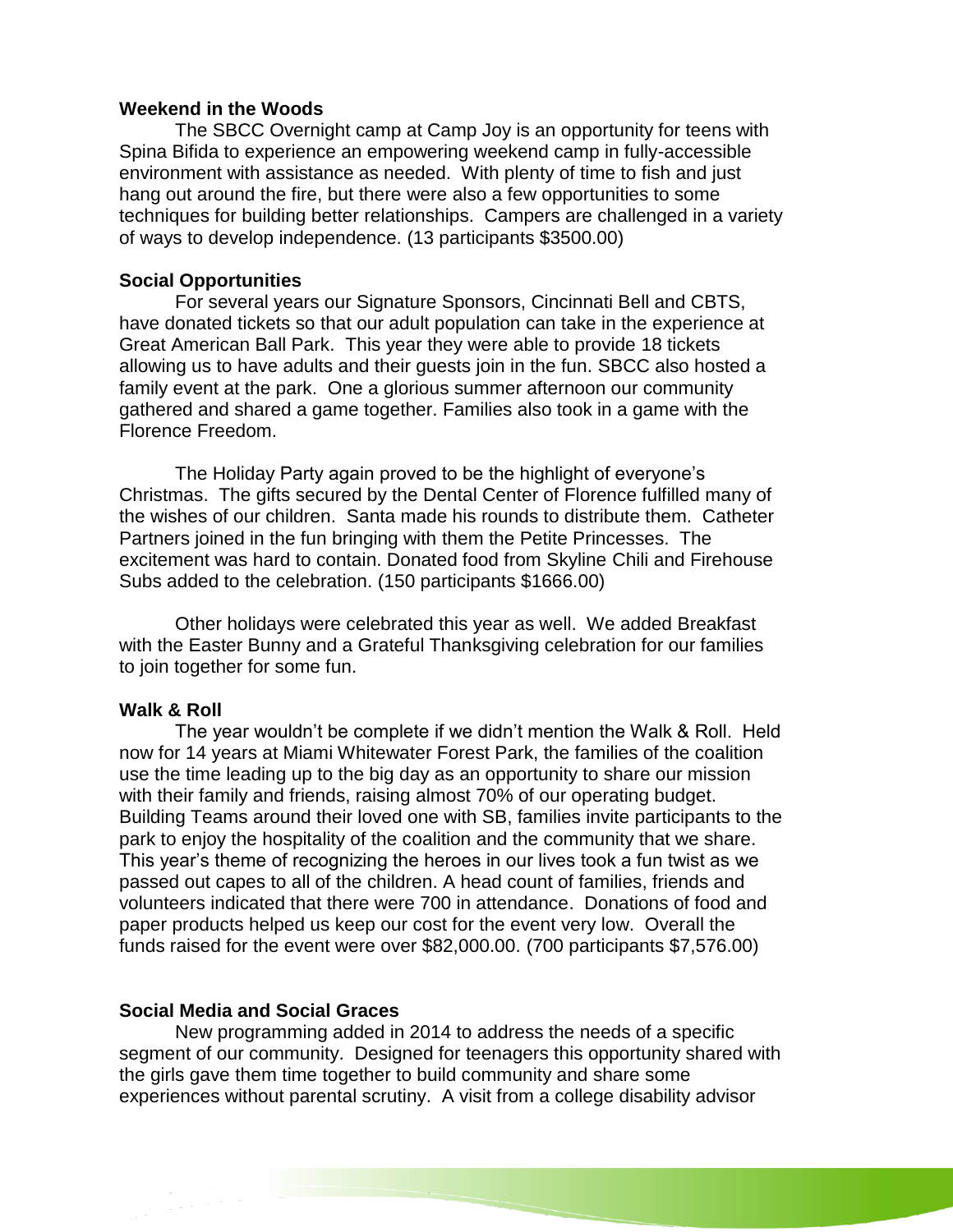gave the girls and their mom's something to think about. The girls enjoyed a painting experience and helped prepare the baskets for our family Breakfast with the Easter bunny. (18 Participants \$330.00)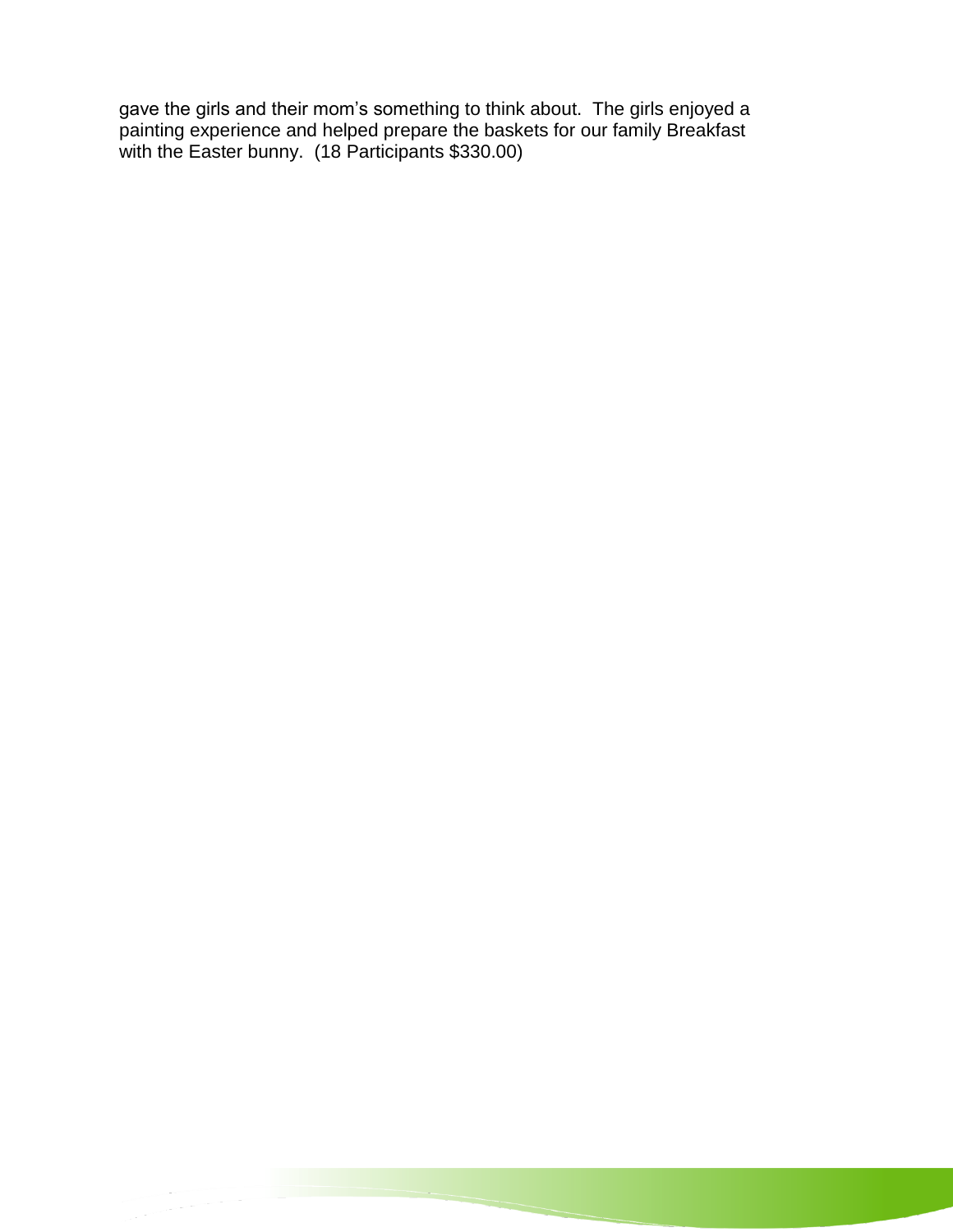| Profit and Loss Jan - Dec 2014                 |                  |
|------------------------------------------------|------------------|
| Income                                         | <b>Total</b>     |
| <b>4001 Individual Contributions</b>           | 71,451.09        |
| 4002 Corporate Funds & Donations               | 872.57           |
| 4003 Grants                                    | 3,500.00         |
| 4004 Program Fees and Sales                    | 647.50           |
| 4005 Organization Contribution                 | 6,090.59         |
| 4006 Sponsorships                              | 23,950.00        |
| 4016 Matching Gifts                            | 4,755.00         |
| 4025 Scholarships                              | 1,025.00         |
| 4030 Memorials                                 | 2,645.00         |
| 4031 Honorariums                               | 1,950.00         |
| 4040 Donated Goods & Services                  | 2,500.00         |
| 4105 Investment Income                         | 3,571.11         |
| 4111 Unrealized Gain (Loss)                    | 1,220.59         |
| <b>Total Income</b>                            | \$124,178.45     |
| <b>Expenses</b>                                |                  |
| 5000 Salaries                                  | 42,374.28        |
| 5001 Payroll Tax & Workers Comp                | 3,260.25         |
| 5025 Accounting/Audit Fees                     | 1,474.77         |
| 5040 Bank Fees                                 | 2,950.59         |
| 5045 Consultant                                | 1,335.00         |
| 5057 Conference Fees                           | 785.00           |
| 5060 Employee Training                         | 149.49           |
| 5061 Board Development                         | 56.94            |
| 5075 Furniture and Equipment<br><b>Expense</b> | 399.99           |
| <b>5076 Depreciation Expense</b>               | 739.00           |
| 5085 Insurance                                 | 1,733.00         |
| 5105 Licenses & Fees                           | 442.46           |
| 5115 Meetings Events                           | 11,161.57        |
| 5135 Postage Delivery                          | 2,904.34         |
| 5140 Printing Reproduction                     | 8,650.42         |
| <b>5150 Rent</b>                               | 7,106.92         |
| 5151 Scholarships & Awards                     | 12,608.00        |
| <b>5152 Resource Materials</b>                 | 1,339.15         |
| 5155 Organizational Support                    | 525.00           |
| 5165 Supplies                                  | 832.66           |
| 5175 Telephone                                 | 3,586.41         |
| 5180 Travel - Staff                            | 1,353.29         |
| 5185 Travel - Non Staff                        | 1,520.48         |
| 5195 Website Hosting                           | 2,975.59         |
| <b>Total Expenses</b>                          | 110,264.60<br>\$ |
| <b>Net Operating Income</b>                    | \$<br>13,913.85  |
| Net Income                                     | \$<br>13,913.85  |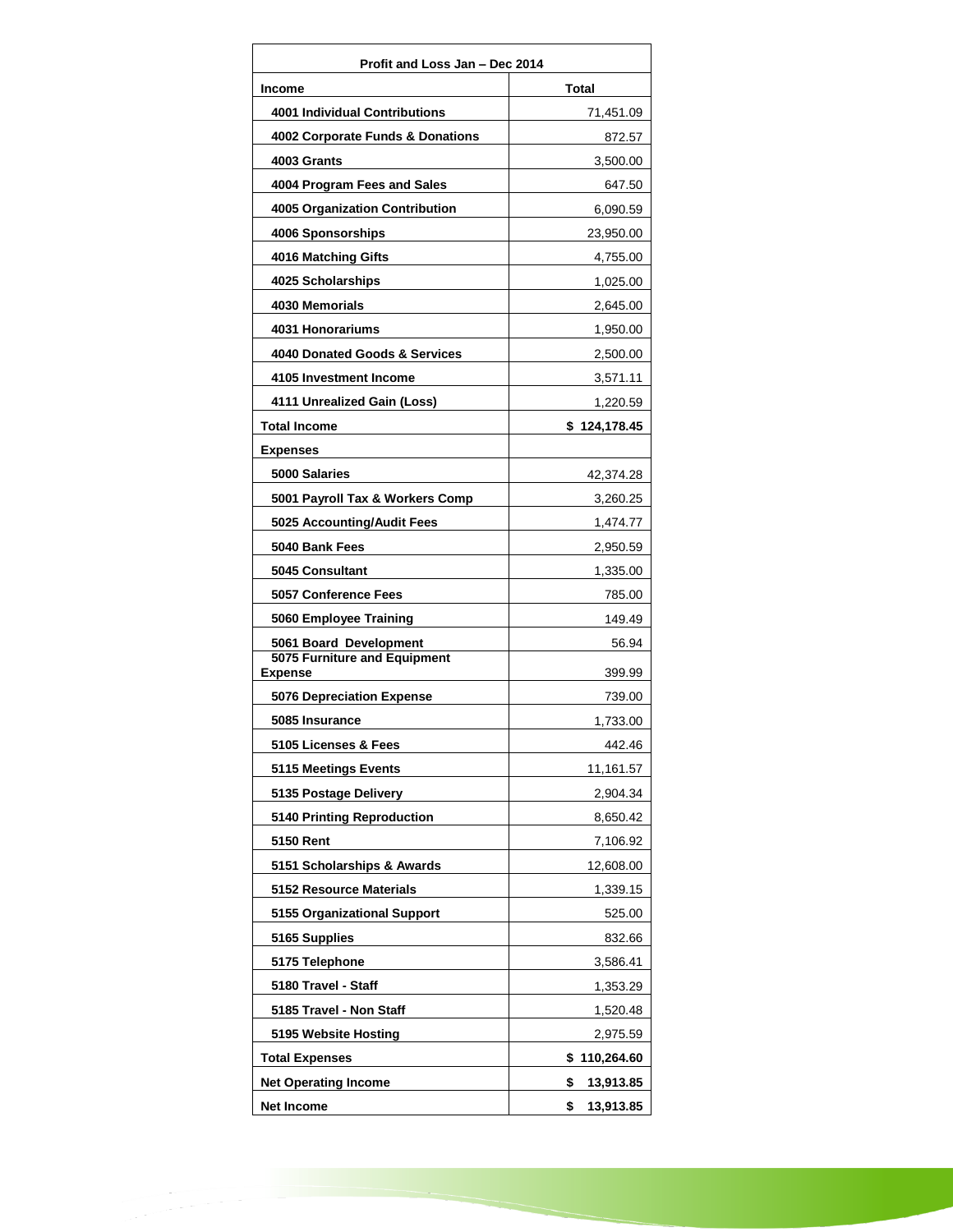| <b>Balance Sheet Dec 31, 2014</b>                   |                |
|-----------------------------------------------------|----------------|
| <b>ASSETS</b>                                       | Total          |
| <b>Current Assets</b>                               |                |
| <b>Bank Accounts</b>                                |                |
| 1001 Fifth Third Bank Operating Account             | 53,023.64      |
| 1003 Fifth Third Bank Geier Account                 | 2,195.20       |
| 1031 UBS Unrestricted Investment                    | 56,858.02      |
| 1034 UBS Post-Secondary Scholarship Fund            | 25,833.74      |
| <b>1040 PGC</b>                                     | 284.16         |
| <b>Total Bank Accounts</b>                          | \$138,194.76   |
| <b>Total Other current assets</b>                   | \$<br>0.00     |
| <b>Total Current Assets</b>                         | \$138,194.76   |
| <b>Fixed Assets</b>                                 |                |
| <b>1501 Furniture and Fixtures</b>                  | 8,151.71       |
| <b>1502 Accumulated Depreciation</b>                | 6,465.35       |
| <b>Total 1501 Furniture and Fixtures</b>            | \$<br>1,686.36 |
| <b>Total Fixed Assets</b>                           | \$<br>1,686.36 |
| <b>TOTAL ASSETS</b>                                 | \$139,881.12   |
| <b>LIABILITIES AND EQUITY</b>                       |                |
| Liabilities                                         |                |
| <b>Current Liabilities</b>                          |                |
| <b>Total Current Liabilities</b>                    | \$<br>0.00     |
| <b>Total Liabilities</b>                            | \$<br>0.00     |
| Equity                                              |                |
| <b>3100 Unrestricted Net Assets</b>                 | 98,686.94      |
| 3200 Temporarily Restricted Net Assets              |                |
| 3234 Post Secondary Fund                            | 24,585.13      |
| 3235 Henry Geier Driving Fund                       | 2,695.20       |
| <b>Total 3200 Temporarily Restricted Net Assets</b> | \$27,280.33    |
| <b>Net Income</b>                                   | 13,913.85      |
| <b>Total Equity</b>                                 | \$139,881.12   |
| TOTAL LIABILITIES AND EQUITY                        | \$139,881.12   |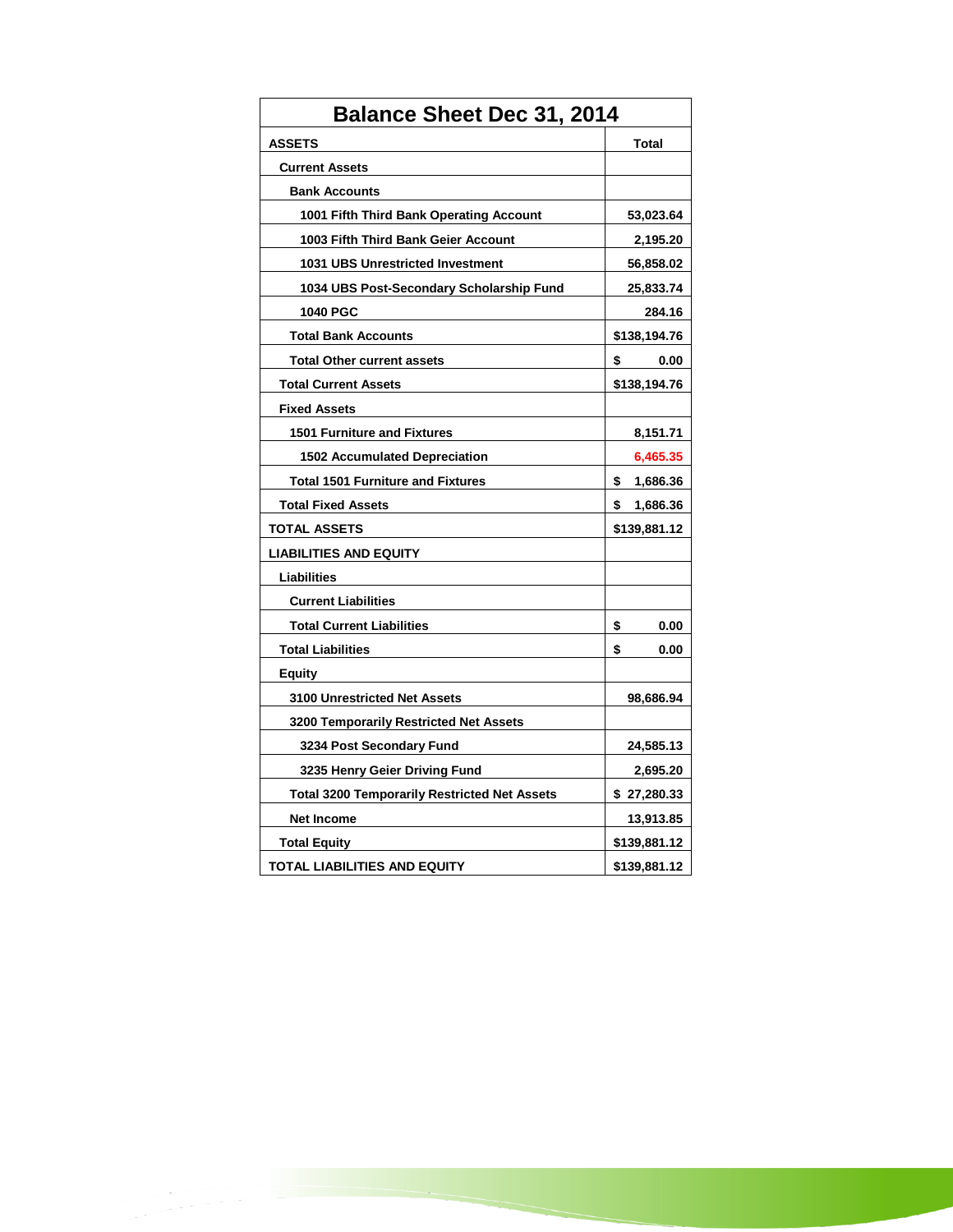| <b>Name</b>                            |               |
|----------------------------------------|---------------|
| Greater Cincinnati Remote Control Club |               |
| Jonathan                               | Grinder       |
| Cincinnati Bell                        |               |
| Cincinnati Bell Technology Solutions   |               |
| James                                  | Kohrman       |
| <b>GE Employee Community</b>           |               |
| The Cincinnatus Foundation             |               |
| <b>Flying Pig Foundation</b>           |               |
| Coloplast                              |               |
| Robert                                 | Corcoran      |
| McMobility                             |               |
| Laurie                                 | Burns         |
| <b>Kroger Community Rewards</b>        |               |
| Richard                                | Jolson        |
| <b>Kahny Printing</b>                  |               |
| Catherine & James                      | Valentine     |
| Renee                                  | Huth          |
| Dan                                    | Neyer         |
| Condon                                 | Steve         |
| Jamie and Geralyn                      | Holbrook      |
| Lisa                                   | <b>Barret</b> |
| George & Roberta                       | Sich          |
| Kathleen                               | Miller        |
| John & Cathy                           | <b>Burns</b>  |
| Alex                                   | <b>Davies</b> |
| James                                  | Leugers       |
| James & Justine                        | McKnight      |
| Lori & Tom                             | Simpson       |
| Chance                                 | Truemper      |
| Cara                                   | Winship       |
| Gregory                                | Wolber        |
| <b>Active Style</b>                    |               |
| Mitsubishi Automotive ECHO Committee   |               |
| <b>UBS Financial</b>                   |               |
| Cathy                                  | Lewis         |
| Diane                                  | <b>Burns</b>  |
| Angell and Robert                      | Bomar         |
| Connie                                 | Ely           |
| Patricia                               | Davis         |
| Officer James                          | Lawrence      |
| <b>Baylee</b>                          | Meyer         |
| Mandy                                  | Phipps        |
| Eric                                   | Routenburg    |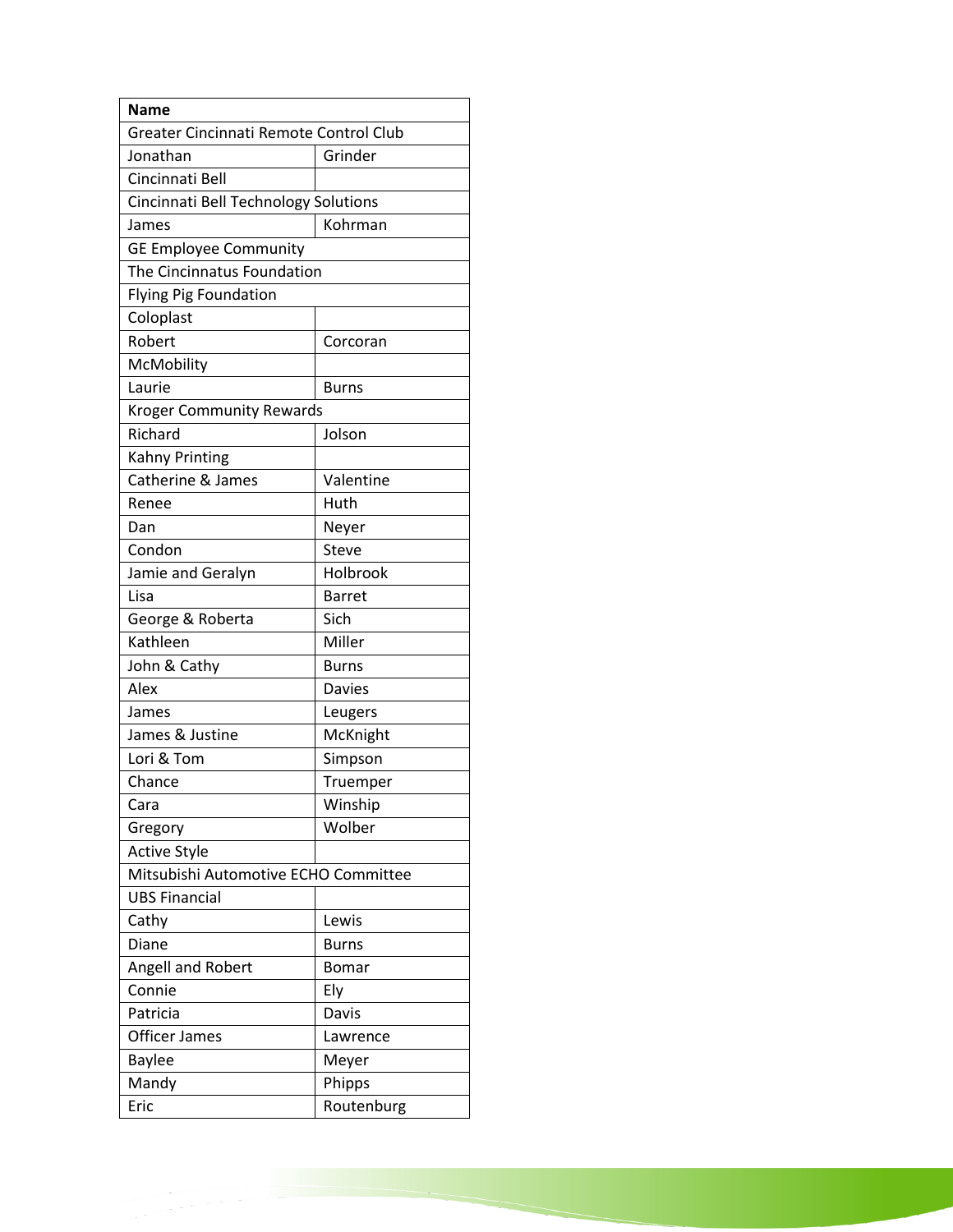| Larry                    | Collins            |
|--------------------------|--------------------|
| Michelle                 | Spanton            |
| Andrew                   | Sellet             |
| Jone                     | Angell-Manley      |
| Cindi                    | Conklin            |
| Jim                      | Dimitt             |
| <b>Barb</b>              | Hirtzel            |
| <b>Catheter Partners</b> |                    |
| Kathleen                 | Tillett            |
| Joe                      | Heil               |
| Lilian                   | Robinson           |
| Debra                    | Troutman           |
| William                  | Bomar              |
| Robin                    | Fangman            |
| Monika                   | Fealko             |
| Thomas                   | Frickman           |
| Dana                     | Metzger            |
| Abigail                  | Nye                |
| Ivan                     | Silverman          |
| Josh                     | Vink               |
| Tom                      | Wells              |
| Stephanie                | Wolf               |
| Missy                    | Yerger             |
| Randy                    | Toler              |
| Adele                    | Frisch             |
| Cassie                   | Jones              |
| Rick                     | Bomar              |
| Charleen                 | <b>Borchers</b>    |
| <b>Barbara</b>           | <b>Brown</b>       |
| Meghan                   | <b>Brown</b>       |
| Tyson                    | <b>Brunstetter</b> |
| Carol & Al               | <b>Bunker</b>      |
| John & Susan             | Crittenden         |
| <b>Betty</b>             | Dandrea            |
| Nina                     | Delgado            |
| Michael                  | Dirr               |
| Mary                     | Effler             |
| Pete & Barb              | Lynch              |
| Kathleen                 | Markus             |
| James                    | Molloy             |
| Stephen                  | Naltner            |
| Lee Ann                  | Rau                |
| David & Kit              | Rohr               |
| William                  | Walker             |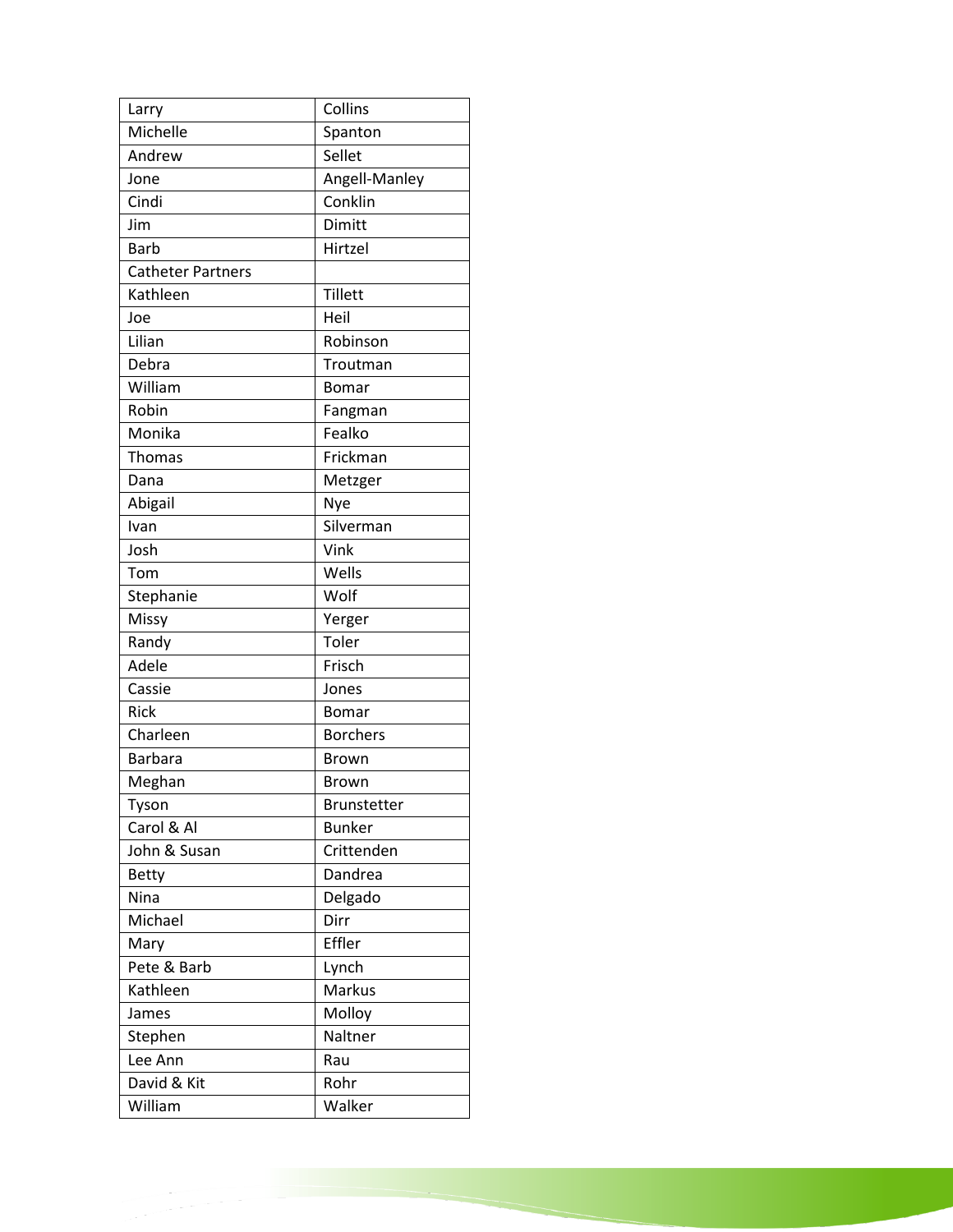| Fred & Carol     | Wilking         |
|------------------|-----------------|
| Jennifer         | Brandenburg     |
| Robert           | James           |
| Jack             | Davis           |
| <b>Beth</b>      | Hart            |
| Chasity          | Saunders        |
| Heather          | Lunsford        |
| Robert A.        | <b>Bomar</b>    |
| Sarah            | <b>Borchers</b> |
| Jeff             | DeVol           |
| Janet            | Dimitt          |
| Pat and Frank    | Dowdy           |
| Ethan            | <b>Ellis</b>    |
| Michael & Cherie | Ely             |
| <b>Brendan</b>   | Hansford        |
| Tom & Grace      | McClorey        |
| Herbert          | Mueller         |
| Stephen          | Naltner         |
| Mark             | Price           |
| Janie            | Reinert         |
| R Mark           | Rothfuss        |
| Mike             | Stetter         |
| James            | Valentine       |
| Dona             | <b>Black</b>    |
| Kevin & Shay     | Stanford        |
| Gina             | <b>Torbeck</b>  |
| Renee            | <b>Buisson</b>  |
| Kathy            | Dance           |
| Vanessa          | Napier          |
| Frank & Beth     | Yantek          |
| Michele          | Dalton          |
| Kathy            | Fryman          |
| Michael          | Otten           |
| Josh             | Smith           |
| John             | Walls           |
| Elaine           | Abrass          |
| Jeff             | Ahrnsen         |
| Audree           | Albert          |
| Elizabeth        | Arcail          |
| Kay              | Arcail          |
| Lorena           | Armand          |
| Judith           | Ash             |
| <b>Bonnie</b>    | <b>Baskett</b>  |
| Robert & Connie  | Baur            |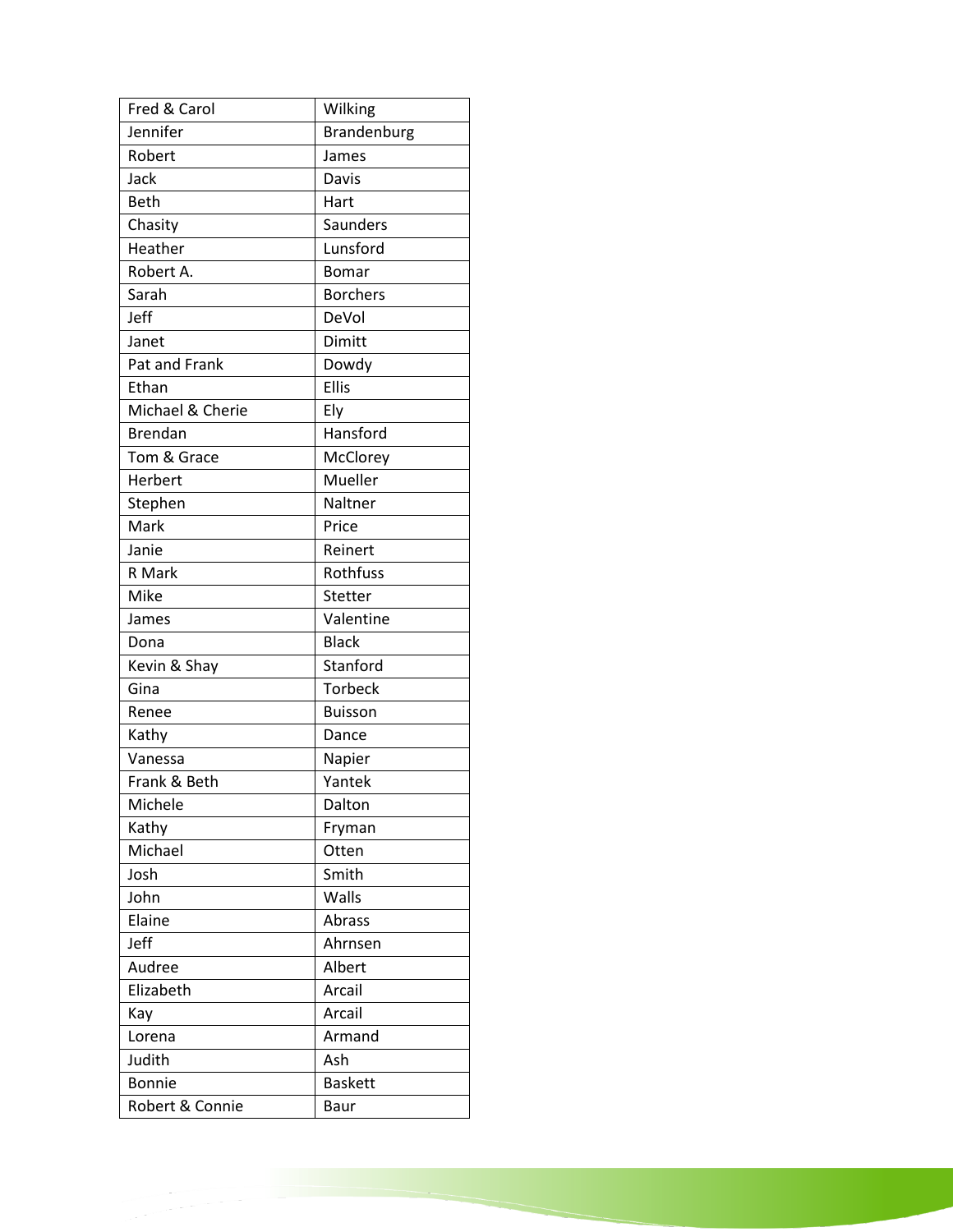| Todd             | <b>Baxter</b>   |
|------------------|-----------------|
| Lisa             | <b>Bemmes</b>   |
| Kelly            | Berg            |
| Karin            | Bierbrauer      |
| Angell           | Bomar           |
| Joyce & Terry    | Boyle           |
| Marian & Todd    | Boyle           |
| Chris & Susan    | <b>Burns</b>    |
| Katie            | Burns           |
| Ken              | Chan            |
| Monte & Kathy    | Chesko          |
| Chris & Crystal  | Coleman         |
| Karen & Terry    | Conklin         |
| Cece             | Cornell         |
| Jamie            | Cusick          |
| Barb & Tom       | Daugherty       |
| Andrew           | <b>Davies</b>   |
| Kerry            | Deangelis       |
| Gregory & Diane  | <b>Deck</b>     |
| Stephani         | Dougherty       |
| Marjorie         | Douglas         |
| Marianne         | <b>Duerre</b>   |
| Kelly            | Dugan           |
| Mark and Molly   | Findley         |
| <b>Bruce</b>     | Fisher          |
| Jeri             | Fisher          |
| Kevin            | Forney          |
| Kim              | Frame           |
| Julie            | Fraysure        |
| Gail & Rob       | Frese           |
| Cyndie           | Fuller          |
| Theresa          | Giamichael      |
| James            | Gilliam         |
| Rebecca          | Goertemoeller   |
| Mary             | Goins           |
| Gail and Richard | Graham          |
| Charlotte & Tom  | Grosskoph       |
| Sarah            | Hall            |
| Amanda           | Hansman         |
| Don & Jenny      | Harker          |
| Angie            | Harnett         |
| Eric             | <b>Heithaus</b> |
| Angela           | Hellijas        |
| Louis E          | Hillenmeyer III |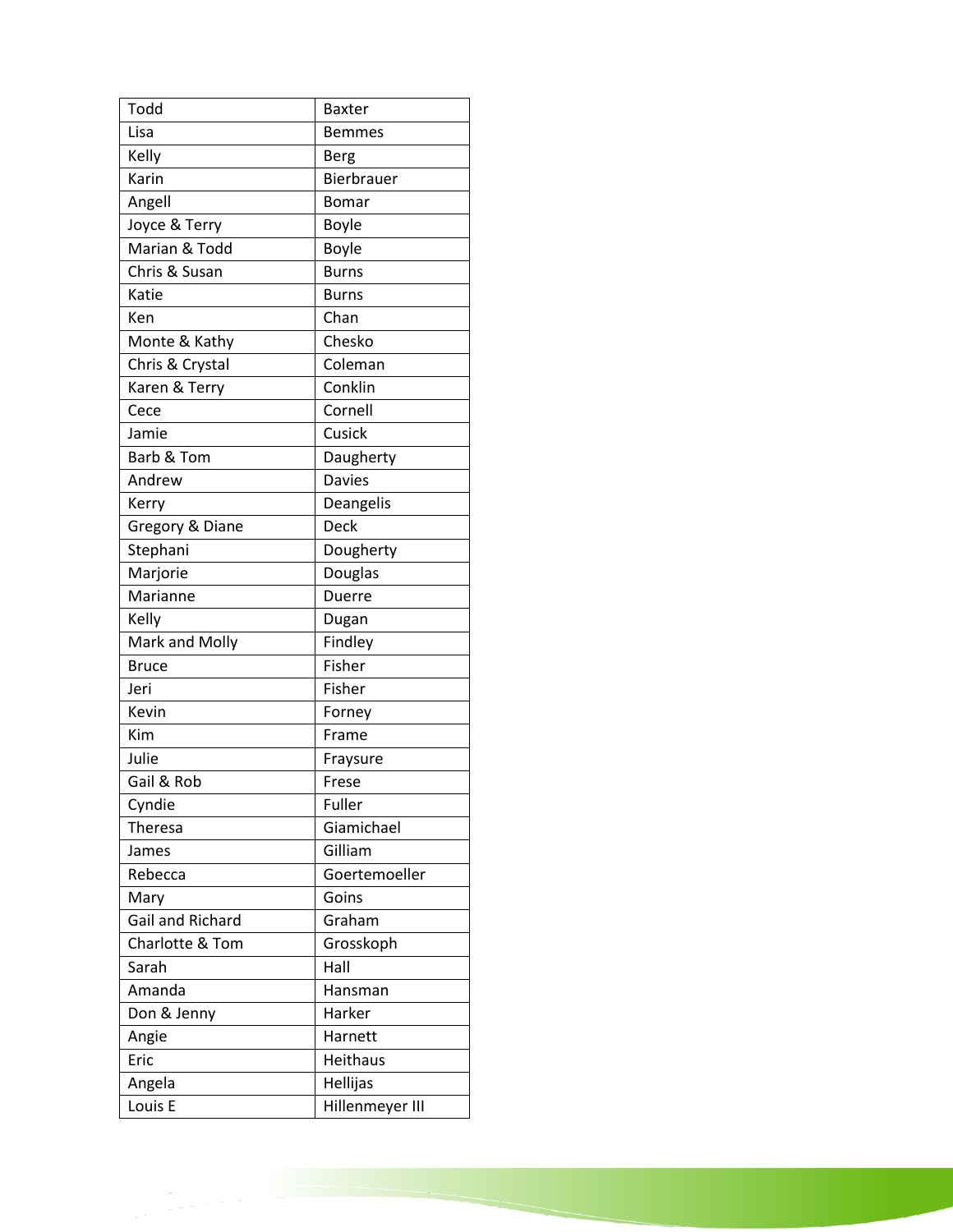| Stephanie        | Hunseder       |
|------------------|----------------|
| Elizabeth        | Jacobs         |
| Doug             | Jaeger         |
| Gloria           | Johnson        |
| Shelley          | Johnston       |
| Kristina         | Keppel         |
| Christina        | Klonne         |
| Theresa          | Kohrman        |
| Joanne           | Kwiatkowski    |
| John             | Lauck          |
| Bill & Lynda     | Leugers        |
| John & Marianne  | Longbottom     |
| John and Helen   | Malloy         |
| Robert           | Maloney        |
| Rahel            | Melaku         |
| Donna            | Melhorn        |
| Tony & Kim       | <b>Michels</b> |
| Armando          | Monsalve       |
| Peggy            | Morenz         |
| Adam             | Mouch          |
| William          | Natorp         |
| Mary             | Nickell        |
| Sarah            | Nicolay        |
| Annalisa         | <b>Nosie</b>   |
| Jane             | Ohlhaut        |
| Don & Mary Lee   | Olinger        |
| Sonya            | Oppenheimer    |
| Paul & Mary      | Osterhage      |
| <b>Tatiana</b>   | Parent         |
| <b>Stacie</b>    | Perkins        |
| Jerry and Patty  | Ramsey         |
| Tony             | Ripperger      |
| Brenda & Gary    | Ross           |
| Andrew           | Ruttle         |
| Gregory          | Samay          |
| John             | Schneider      |
| Norby and Nancy  | Seiter         |
| Dan & Sharon     | Sellet         |
| Jane             | Shawley        |
| Coral            | Small          |
| Wayne            | Smith          |
| Carol            | Stetter        |
| Sandra and Peter | <b>Stork</b>   |
| <b>Teresa</b>    | Strapp         |